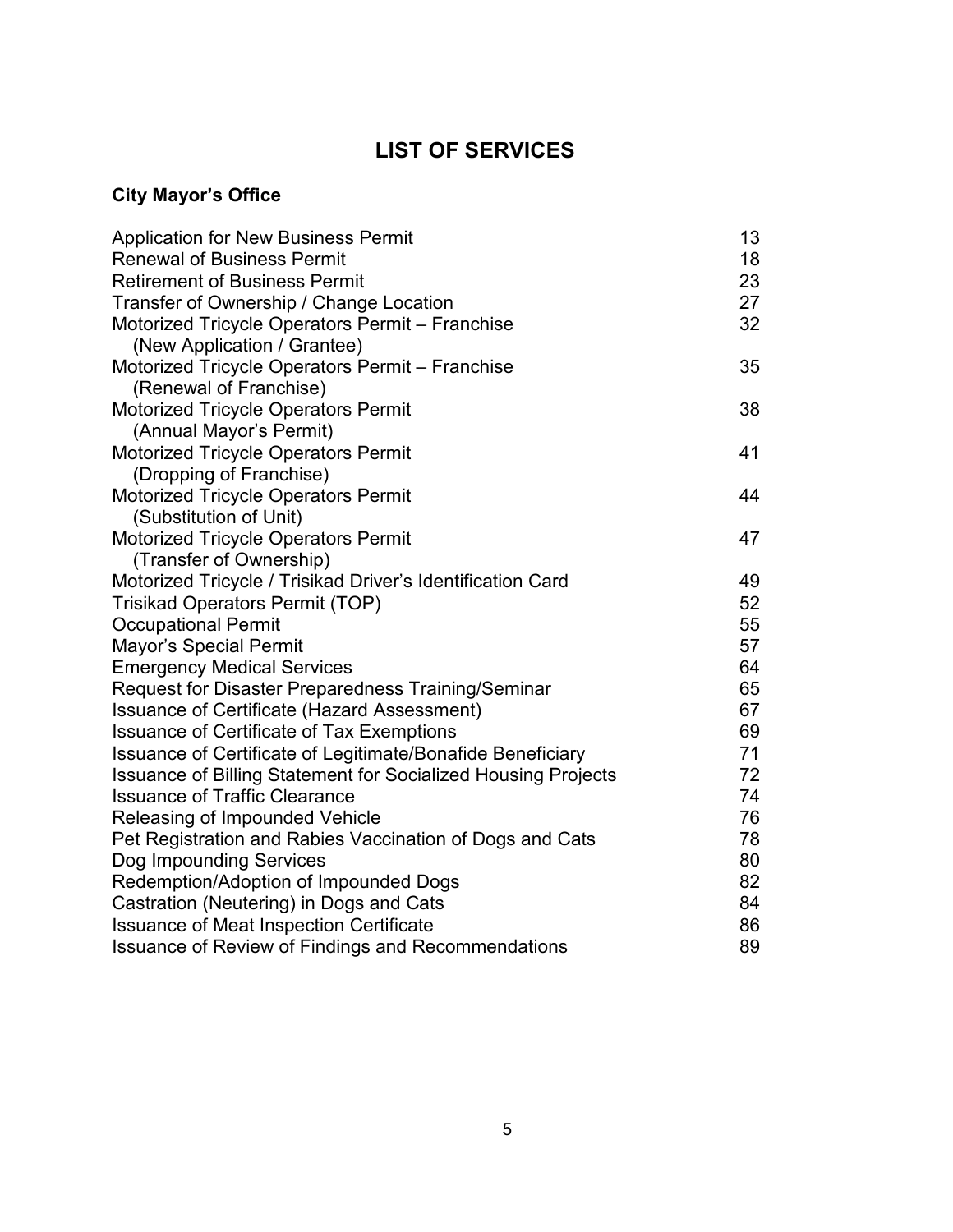#### **City Administrator's Office**

| Application for Scholarship Program<br>Request for Repair and Maintenance of Information Technology<br>(IT) Equipment | 92<br>95 |
|-----------------------------------------------------------------------------------------------------------------------|----------|
| <b>Request for Software Development and Maintenance</b>                                                               | 97       |
| <b>Investor Assistance Services</b>                                                                                   | 99       |
| <b>Application for Tax Incentives</b>                                                                                 | 101      |
| Availment of Local and Overseas Employment                                                                            | 105      |
| Application for Government Internship Program (GIP                                                                    | 108      |
| Availment of Special Program for Employment of Students (SPES)                                                        | 111      |
| Assistance to Overseas Workers Welfare Administration<br>(OWWA) Help Desk                                             | 116      |
| <b>Availment for Jobstart</b>                                                                                         | 118      |
| Application for On-the-Job Training (OJT)/Work Immersion                                                              | 121      |
| <b>Conduct of Local/Special Recruitment Activity (LRA/SRA)</b>                                                        | 124      |
| Availment of Community Skills Training-Livelihood and                                                                 |          |
| Entrepreneurship                                                                                                      | 128      |
| Availment of Livelihood Loan Assistance for the Informal Sectors                                                      | 130      |
| Request for Actual Facilitation of Lakbay Aral                                                                        | 135      |
| Facilitation of Guided Tour: City Tourist Spots and Museum Tour                                                       | 137      |
|                                                                                                                       |          |
| Office of the Secretary to the Sanggunian                                                                             | 139      |
| <b>Request for Approved Resolutions and Ordinances</b>                                                                | 140      |
| Issuance of Certification of Approved Resolutions, Ordinances                                                         | 142      |
| and other Related Legislative Documents                                                                               |          |
| <b>Issuance of Accreditation of Civil Society Organization</b>                                                        | 145      |
| with the City of Panabo                                                                                               |          |
|                                                                                                                       |          |
| <b>City Human Resource Management Office</b>                                                                          | 146      |
| Issuance of Clearance (Leave of thirty (30) days or more)                                                             | 147      |
| Issuance of Clearance (Maternity Leave, and Separation from<br>the Service)                                           | 151      |
| <b>Issuance of Certification</b>                                                                                      | 155      |
| <b>Issuance of Service Records</b>                                                                                    | 158      |
| <b>Certification for Loan Application</b>                                                                             | 161      |
| (Creditors excluding Land Bank of the Philippines)                                                                    |          |

Certification for Loans Application (Pag-IBIG) 164

| Issuance of Certified Photocopy (from the Original Document)      | 167. |
|-------------------------------------------------------------------|------|
| Certification for Loan Application (Land Bank of the Philippines) | 170  |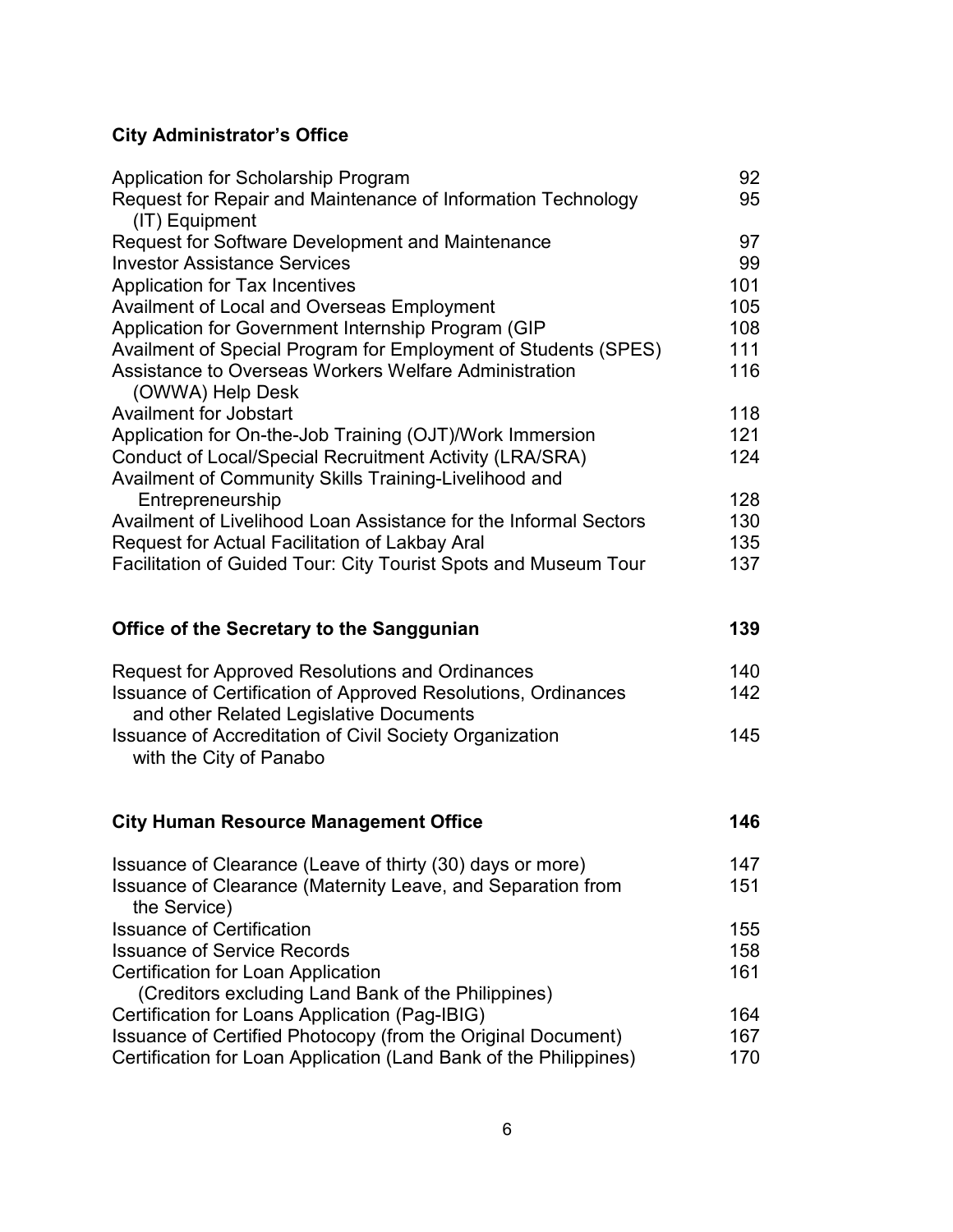| <b>City Planning and Development Office</b><br>Issuance of Locational Clearance for Building Permit / Area |     |
|------------------------------------------------------------------------------------------------------------|-----|
|                                                                                                            | 174 |
| <b>Issuance of Zoning Certification</b>                                                                    | 179 |
| <b>Issuance of Development Permit</b>                                                                      | 181 |

# **City Civil Registrar's Office**

|                                                                                                                                                                                                                                                                                                                                                                                                                                                                                                                                                                                                                                                                                                                                                                                                                                                                                                                                                                                                                                                                                                                                                                                                                                                                                                                                                                                     | 193 |
|-------------------------------------------------------------------------------------------------------------------------------------------------------------------------------------------------------------------------------------------------------------------------------------------------------------------------------------------------------------------------------------------------------------------------------------------------------------------------------------------------------------------------------------------------------------------------------------------------------------------------------------------------------------------------------------------------------------------------------------------------------------------------------------------------------------------------------------------------------------------------------------------------------------------------------------------------------------------------------------------------------------------------------------------------------------------------------------------------------------------------------------------------------------------------------------------------------------------------------------------------------------------------------------------------------------------------------------------------------------------------------------|-----|
|                                                                                                                                                                                                                                                                                                                                                                                                                                                                                                                                                                                                                                                                                                                                                                                                                                                                                                                                                                                                                                                                                                                                                                                                                                                                                                                                                                                     | 199 |
| Out of Town Registration of Live Birth                                                                                                                                                                                                                                                                                                                                                                                                                                                                                                                                                                                                                                                                                                                                                                                                                                                                                                                                                                                                                                                                                                                                                                                                                                                                                                                                              | 203 |
|                                                                                                                                                                                                                                                                                                                                                                                                                                                                                                                                                                                                                                                                                                                                                                                                                                                                                                                                                                                                                                                                                                                                                                                                                                                                                                                                                                                     | 206 |
|                                                                                                                                                                                                                                                                                                                                                                                                                                                                                                                                                                                                                                                                                                                                                                                                                                                                                                                                                                                                                                                                                                                                                                                                                                                                                                                                                                                     |     |
|                                                                                                                                                                                                                                                                                                                                                                                                                                                                                                                                                                                                                                                                                                                                                                                                                                                                                                                                                                                                                                                                                                                                                                                                                                                                                                                                                                                     |     |
|                                                                                                                                                                                                                                                                                                                                                                                                                                                                                                                                                                                                                                                                                                                                                                                                                                                                                                                                                                                                                                                                                                                                                                                                                                                                                                                                                                                     | 212 |
|                                                                                                                                                                                                                                                                                                                                                                                                                                                                                                                                                                                                                                                                                                                                                                                                                                                                                                                                                                                                                                                                                                                                                                                                                                                                                                                                                                                     |     |
|                                                                                                                                                                                                                                                                                                                                                                                                                                                                                                                                                                                                                                                                                                                                                                                                                                                                                                                                                                                                                                                                                                                                                                                                                                                                                                                                                                                     | 214 |
|                                                                                                                                                                                                                                                                                                                                                                                                                                                                                                                                                                                                                                                                                                                                                                                                                                                                                                                                                                                                                                                                                                                                                                                                                                                                                                                                                                                     |     |
|                                                                                                                                                                                                                                                                                                                                                                                                                                                                                                                                                                                                                                                                                                                                                                                                                                                                                                                                                                                                                                                                                                                                                                                                                                                                                                                                                                                     | 217 |
| Registration of Birth, Marriage and Death Certificates<br><b>Application for Marriage License</b><br>Petition for Correction of Clerical Error (CCE), Petition for Change<br>of First Name (CFN) and Petition for Correction of Clerical<br>Error in Sex and Day and Month of Birthdate<br>Issuance of Certified True Copy (CTC) of Birth, Marriage and<br><b>Death Certificates</b><br>Request for Authenticated (PSA) Copy of Birth, Marriage, Death<br>and CENOMAR Certificates<br><b>Registration of Legal Instruments</b><br><b>Registration of Court Decree/s</b><br><b>City General Services Office</b><br>Processing and Approval of Purchase Request<br>Processing and Approval of Purchase Order<br>Delivery, Acceptance and Inspection<br><b>Withdrawal of Supplies</b><br>Availment of Repair and Maintenance for Equipment and Motor<br>Vehicle (Without Spare Part/s Needed) Services<br>Availment of Repair and Maintenance for Equipment and Motor<br>Vehicle (With Spare Part/s Needed) Services<br><b>Application for Equipment Rental</b><br><b>City Budget Office</b><br><b>Request for Funding (Supplemental Budget)</b><br><b>Issuance of Certificate of Augmentation</b><br>Issuance of Certificate of Availability of Appropriations<br>(Personal Services And Program, Project And Activities PPAs)<br>Technical Review of Barangay Annual, Supplemental & | 221 |
|                                                                                                                                                                                                                                                                                                                                                                                                                                                                                                                                                                                                                                                                                                                                                                                                                                                                                                                                                                                                                                                                                                                                                                                                                                                                                                                                                                                     |     |
|                                                                                                                                                                                                                                                                                                                                                                                                                                                                                                                                                                                                                                                                                                                                                                                                                                                                                                                                                                                                                                                                                                                                                                                                                                                                                                                                                                                     | 224 |
|                                                                                                                                                                                                                                                                                                                                                                                                                                                                                                                                                                                                                                                                                                                                                                                                                                                                                                                                                                                                                                                                                                                                                                                                                                                                                                                                                                                     | 225 |
|                                                                                                                                                                                                                                                                                                                                                                                                                                                                                                                                                                                                                                                                                                                                                                                                                                                                                                                                                                                                                                                                                                                                                                                                                                                                                                                                                                                     | 227 |
|                                                                                                                                                                                                                                                                                                                                                                                                                                                                                                                                                                                                                                                                                                                                                                                                                                                                                                                                                                                                                                                                                                                                                                                                                                                                                                                                                                                     | 229 |
|                                                                                                                                                                                                                                                                                                                                                                                                                                                                                                                                                                                                                                                                                                                                                                                                                                                                                                                                                                                                                                                                                                                                                                                                                                                                                                                                                                                     | 230 |
|                                                                                                                                                                                                                                                                                                                                                                                                                                                                                                                                                                                                                                                                                                                                                                                                                                                                                                                                                                                                                                                                                                                                                                                                                                                                                                                                                                                     | 232 |
|                                                                                                                                                                                                                                                                                                                                                                                                                                                                                                                                                                                                                                                                                                                                                                                                                                                                                                                                                                                                                                                                                                                                                                                                                                                                                                                                                                                     |     |
|                                                                                                                                                                                                                                                                                                                                                                                                                                                                                                                                                                                                                                                                                                                                                                                                                                                                                                                                                                                                                                                                                                                                                                                                                                                                                                                                                                                     | 233 |
|                                                                                                                                                                                                                                                                                                                                                                                                                                                                                                                                                                                                                                                                                                                                                                                                                                                                                                                                                                                                                                                                                                                                                                                                                                                                                                                                                                                     |     |
|                                                                                                                                                                                                                                                                                                                                                                                                                                                                                                                                                                                                                                                                                                                                                                                                                                                                                                                                                                                                                                                                                                                                                                                                                                                                                                                                                                                     | 238 |
|                                                                                                                                                                                                                                                                                                                                                                                                                                                                                                                                                                                                                                                                                                                                                                                                                                                                                                                                                                                                                                                                                                                                                                                                                                                                                                                                                                                     |     |
|                                                                                                                                                                                                                                                                                                                                                                                                                                                                                                                                                                                                                                                                                                                                                                                                                                                                                                                                                                                                                                                                                                                                                                                                                                                                                                                                                                                     | 241 |
|                                                                                                                                                                                                                                                                                                                                                                                                                                                                                                                                                                                                                                                                                                                                                                                                                                                                                                                                                                                                                                                                                                                                                                                                                                                                                                                                                                                     |     |
|                                                                                                                                                                                                                                                                                                                                                                                                                                                                                                                                                                                                                                                                                                                                                                                                                                                                                                                                                                                                                                                                                                                                                                                                                                                                                                                                                                                     | 242 |
|                                                                                                                                                                                                                                                                                                                                                                                                                                                                                                                                                                                                                                                                                                                                                                                                                                                                                                                                                                                                                                                                                                                                                                                                                                                                                                                                                                                     | 243 |
|                                                                                                                                                                                                                                                                                                                                                                                                                                                                                                                                                                                                                                                                                                                                                                                                                                                                                                                                                                                                                                                                                                                                                                                                                                                                                                                                                                                     | 245 |
|                                                                                                                                                                                                                                                                                                                                                                                                                                                                                                                                                                                                                                                                                                                                                                                                                                                                                                                                                                                                                                                                                                                                                                                                                                                                                                                                                                                     |     |
|                                                                                                                                                                                                                                                                                                                                                                                                                                                                                                                                                                                                                                                                                                                                                                                                                                                                                                                                                                                                                                                                                                                                                                                                                                                                                                                                                                                     | 247 |
| <b>Augmentation Budget &amp; SK Fund Documents</b>                                                                                                                                                                                                                                                                                                                                                                                                                                                                                                                                                                                                                                                                                                                                                                                                                                                                                                                                                                                                                                                                                                                                                                                                                                                                                                                                  |     |
| Approval of Certificate on Appropriations, Funds and                                                                                                                                                                                                                                                                                                                                                                                                                                                                                                                                                                                                                                                                                                                                                                                                                                                                                                                                                                                                                                                                                                                                                                                                                                                                                                                                | 251 |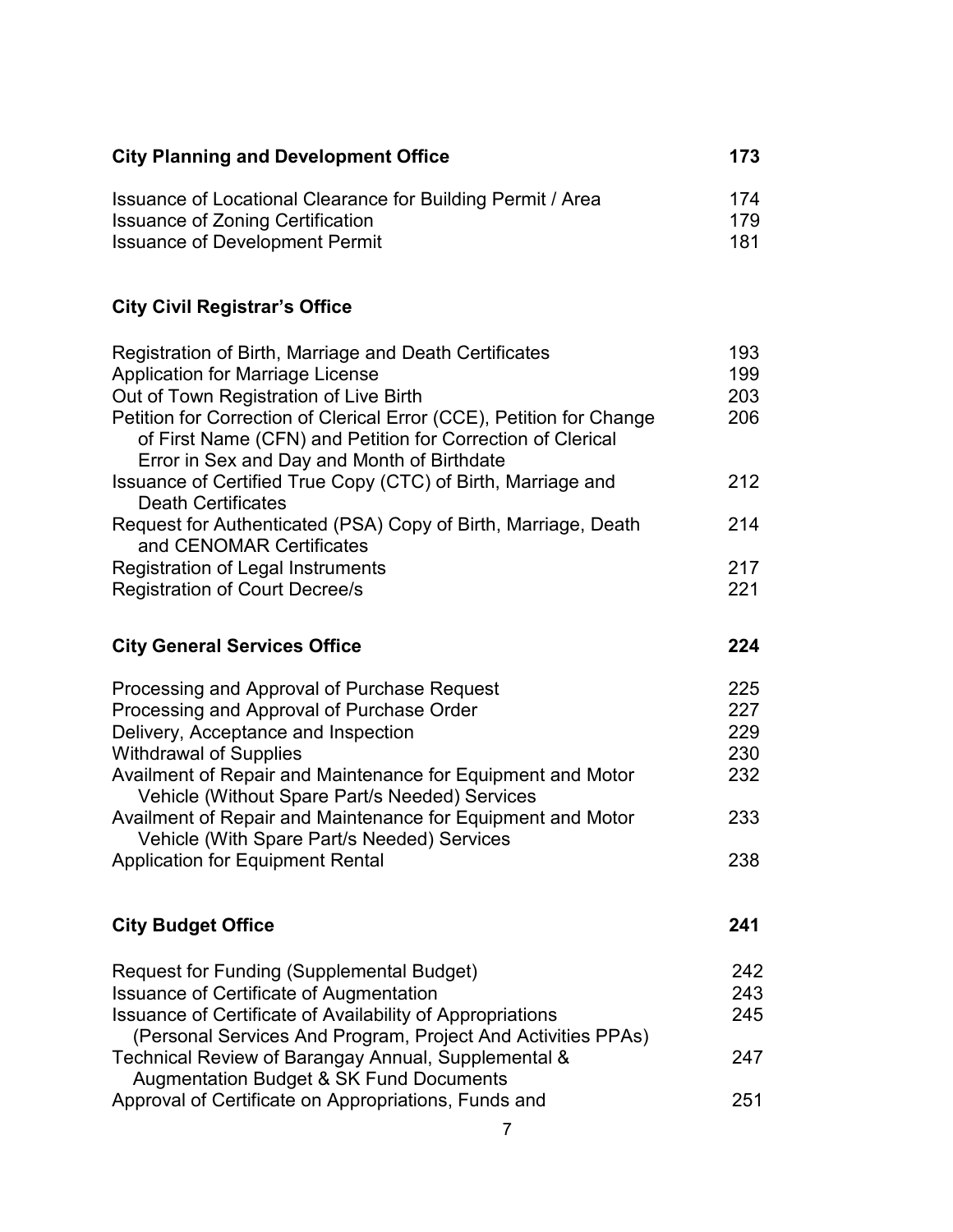| Obligation of Allotment (CAFOA)<br>Approval of Purchase Request (PR) (as to availability of funds)                                                                                                                                 | 254               |
|------------------------------------------------------------------------------------------------------------------------------------------------------------------------------------------------------------------------------------|-------------------|
| <b>City Accounting Office</b>                                                                                                                                                                                                      | 256               |
| Issuance of Tax Certificates for Individuals and Suppliers<br><b>Issuance of Certification for Remittance of Premium Contributions</b><br>Verification and Approval of Clearance of Accountability &<br><b>Responsibility Form</b> | 257<br>258<br>259 |
| Pre-Audit and Approval of Disbursement Vouchers (DVs) for<br>Payment to Suppliers/Contractors of Goods, Services and<br>Infrastructure Projects                                                                                    | 261               |
| Pre-Audit and Approval of Disbursement Vouchers (DVs) for<br>Limited Financial Assistance and grant of Cash Advance and<br>Reimbursement of Travels and Trainings                                                                  | 270               |
| Liquidation of Cash Advance for Travels & Trainings                                                                                                                                                                                | 274               |
| <b>Issuance of Certificate of No Claims</b>                                                                                                                                                                                        | 277               |
| Verified Certificate of Actual Income of Barangays                                                                                                                                                                                 | 278               |
| <b>City Treasurer's Office</b>                                                                                                                                                                                                     | 279               |
| <b>Issuance of Official Receipt for Business Tax</b>                                                                                                                                                                               | 280               |
| Issuance of Community Tax Certificate (CEDULA)                                                                                                                                                                                     |                   |
|                                                                                                                                                                                                                                    | 282               |
| <b>Issuance of Official Receipt for Real Property Tax</b>                                                                                                                                                                          | 285               |
| Issuance of Official Receipt for Real Property Transfer Tax                                                                                                                                                                        | 287               |
| <b>Issuance of Real Property Tax Clearance</b>                                                                                                                                                                                     | 289               |
| <b>Issuance of Official Receipt for Miscellaneous Fees</b>                                                                                                                                                                         | 291               |
| <b>Issuance Of Official Receipt For Amusement Tax</b>                                                                                                                                                                              | 293               |
| <b>Issuance And Release Of Checks For Government / Private Transaction</b>                                                                                                                                                         | 295               |
| Issuance of Statement of Accounts for Real Property Tax and<br><b>Business Permits (Walk-In Clients)</b>                                                                                                                           | 297               |
| Issuance of Certifications (Certification of Full Payment,<br>Lost Receipts and other Documents)                                                                                                                                   | 298               |
| Billing and Collection of Annual Fixed Tax for Delivery Truck/Van                                                                                                                                                                  | 300               |
| Inspection And Collection Of Fees On Weight And Measure                                                                                                                                                                            | 302               |
| Registration of Books of Accounts and Receipts/Invoices                                                                                                                                                                            | 304               |
| <b>Assessment For Business Permit</b>                                                                                                                                                                                              | 306               |
| Issuance and Release of Salaries, Allowances, Honorariums, Prizes<br><b>Examination Of Books Of Accounts</b>                                                                                                                       | 308<br>309        |

| <b>City Assessor's Office</b>                    | 315 |
|--------------------------------------------------|-----|
| Application for Land New Assessment and Transfer | 316 |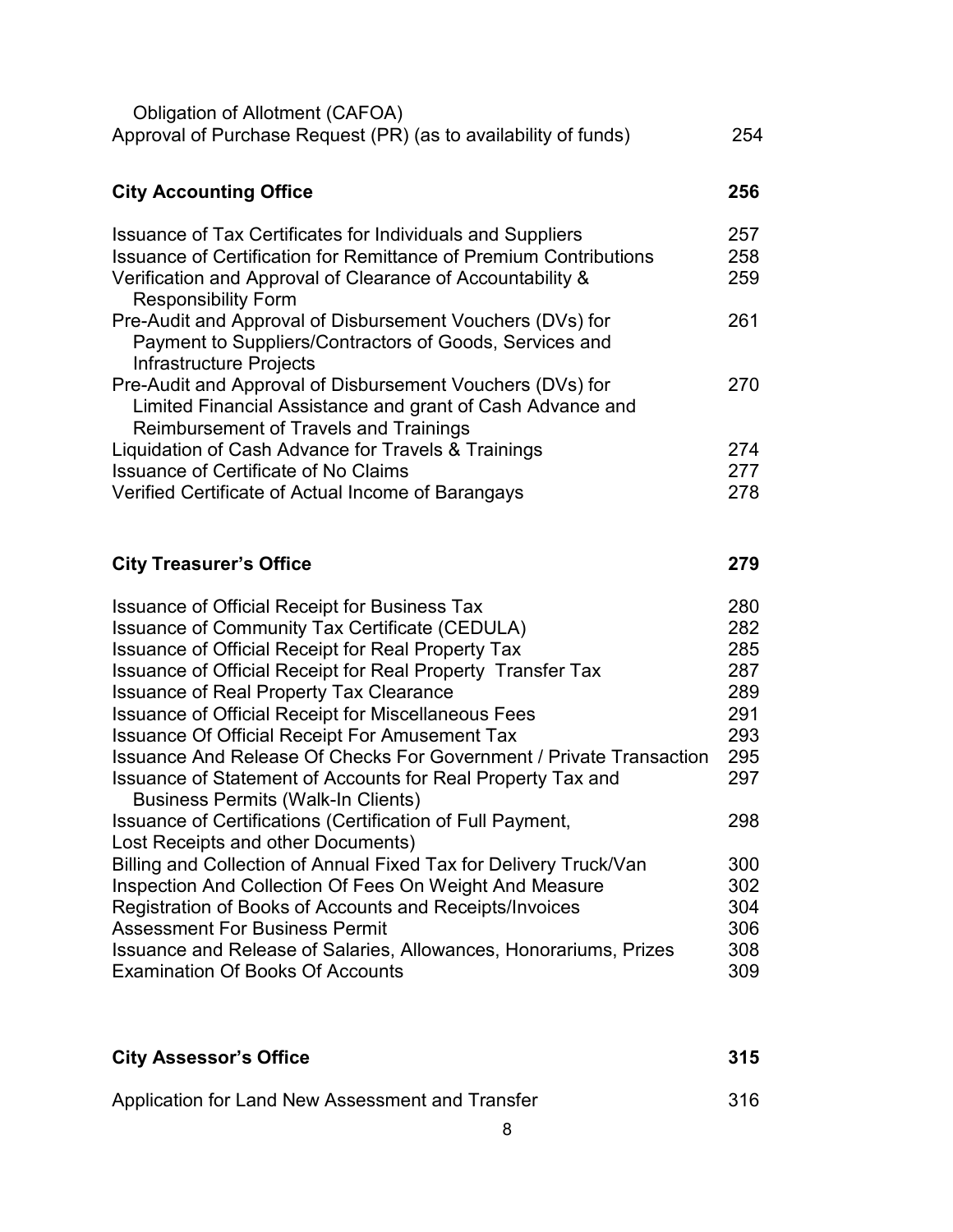| Application for Building New Assessment and Transfer<br>Application for the Land Subdivision, Segregation and Consolidation<br>Application for Annotation and Cancellation of Mortgaged Property<br>Application for Cancellation (Physical Change, Partial Destruction                                                                                                                                                                                                                      | 320<br>324<br>328<br>331                                           |
|---------------------------------------------------------------------------------------------------------------------------------------------------------------------------------------------------------------------------------------------------------------------------------------------------------------------------------------------------------------------------------------------------------------------------------------------------------------------------------------------|--------------------------------------------------------------------|
| and Demolition<br>Application for Re-Assessment (Re-Classification)<br>Application for Re-Assessment (Erroneous Assessment and Dispute)<br>Issuance of Certified Photocopy of Tax Map (City, Barangay, Section)<br>and Verification of Map, and Property Index Number (PIN)<br>Issuance of Certified True Copies of Tax Declaration and Certification<br>Land Holdings, With Improvement, No Improvement, etc.)<br>Application for Machinery New Assessment or Transfer                     | 334<br>338<br>342<br>344<br>347                                    |
| <b>City Legal Office</b>                                                                                                                                                                                                                                                                                                                                                                                                                                                                    | 351                                                                |
| <b>Legal Consultation</b><br>Legal Assistance<br>Issuance of Certification of No Pending Case                                                                                                                                                                                                                                                                                                                                                                                               | 352<br>354<br>357                                                  |
| <b>City Health Office</b>                                                                                                                                                                                                                                                                                                                                                                                                                                                                   | 358                                                                |
| <b>Medical Outpatient Consultation and Treatment Services</b><br><b>Availment of Animal Bite Treatment</b><br><b>Issuance of Medical Certificate</b><br>Issuance of Medico-Legal Certificate/Medical Certificate<br>for Correction of Entry (SEX)                                                                                                                                                                                                                                           | 359<br>363<br>366<br>369                                           |
| Issuance of Sanitary Permit, Health Card, Transfer of Cadaver Permit<br>and Exhumation Permit                                                                                                                                                                                                                                                                                                                                                                                               | 372                                                                |
| Availment of Pre-Marriage Orientation and Counseling (PMOC)<br>Availment of Laboratory Services (Complete Blood Count,<br>Hemoglobin, Platelet Count, Hematocrit, Blood Typing,<br>Urinalysis, Fecalysis/Stool Examination, Gram Stain, Sputum Exam                                                                                                                                                                                                                                         | 377<br>380                                                         |
| Availment of Communicable Diseases Control Services (TB) Treatment<br><b>Availment of Maternal Care Services</b><br><b>Availment of Immunization Services</b><br><b>Availment of Family Planning Services</b><br><b>Availment of Dental Services</b><br>Issuancec of Dental Certificate (Employment and School Requirements)<br><b>Issuance of Pink Card</b><br><b>Availment of Smear Services</b><br>Availment of HIV Testing and Counseling<br><b>Availment of Safe Birthing Services</b> | 384<br>386<br>387<br>390<br>392<br>395<br>398<br>400<br>403<br>405 |
| <b>Availment of First Aid Services</b>                                                                                                                                                                                                                                                                                                                                                                                                                                                      | 411                                                                |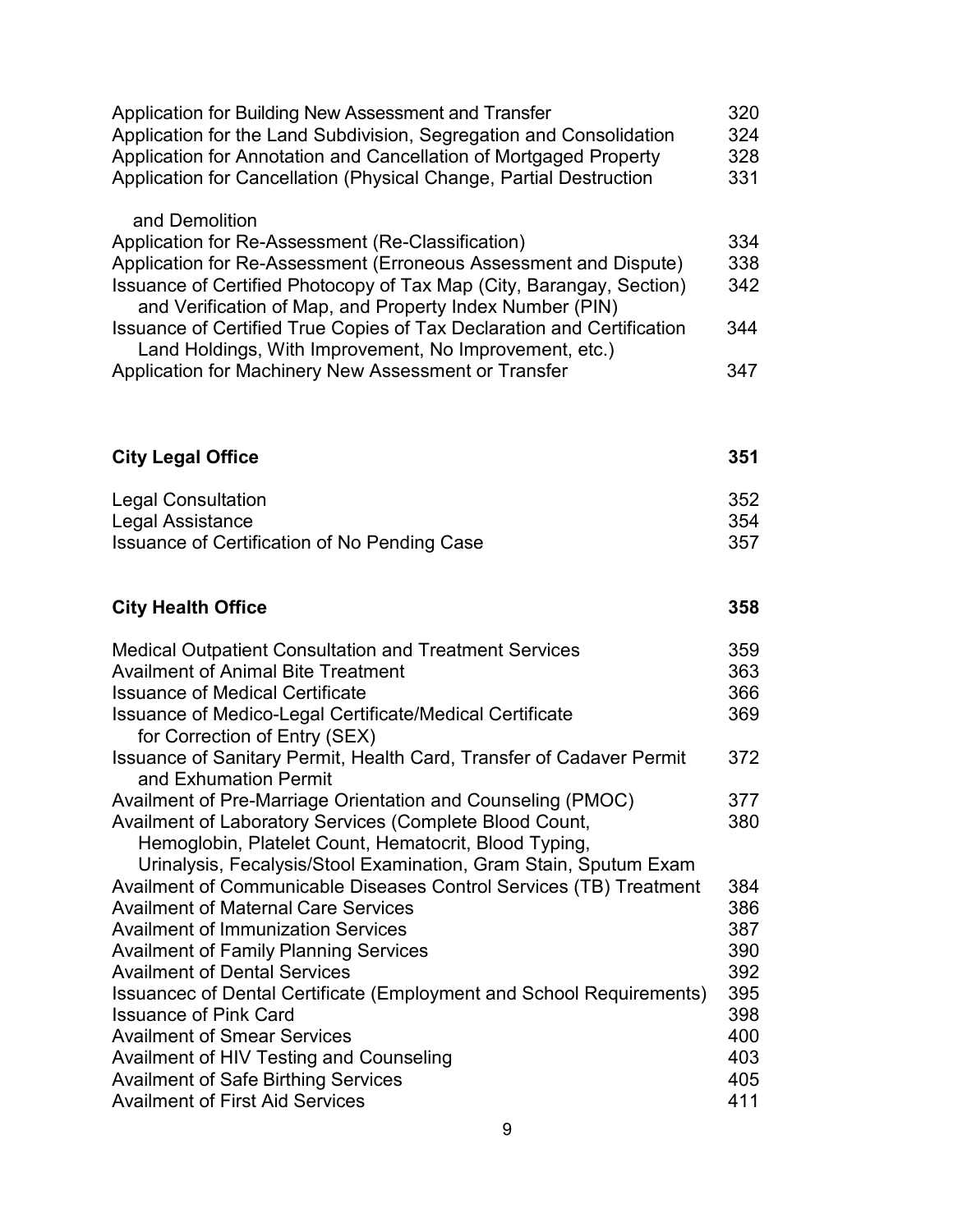| <b>Availment of Medicines</b>                                       | 414 |
|---------------------------------------------------------------------|-----|
| Availment of Maternal Care Services at the Safe Birthing Facility   | 420 |
| Availment of Family Planning Services at the Safe Birthing Facility | 423 |

|  | <b>City Social Welfare and Development Office</b> | 425 |
|--|---------------------------------------------------|-----|
|--|---------------------------------------------------|-----|

| <b>Issuance of Senior Citizens ID</b>                          | 426 |
|----------------------------------------------------------------|-----|
| <b>Issuance of Senior Citizens Purchase Booklet</b>            | 427 |
| Availment of Financial and Medical Assistance                  | 428 |
| <b>Availment of Shelter Assistance</b>                         | 431 |
| <b>Availment of Paupers Burial</b>                             | 433 |
| <b>Availment of Senior Citizens Burial Assistance</b>          | 435 |
| Availment of Sulong Dunong Program for Youth/Children          | 438 |
| <b>Issuance of PWD ID</b>                                      | 440 |
| Issuance of Person with Disability Purchase                    | 441 |
| Application for Solo Parent Membership and ID                  | 443 |
| Application for Travel Clearance for Minors Travelling Locally | 446 |
| <b>Availment of Day Care Services</b>                          | 448 |

# **City Agriculture's Office 449**

| Issuance of Certification for Fruits Seedlings/ Ornamental Plants/     | 450 |
|------------------------------------------------------------------------|-----|
| Crop/ Agri-products                                                    |     |
| <b>Availment of Tissue Cultured Banana Seedlings</b>                   | 452 |
| Availment of Livestock Dispersal Program (Small/Large Animals)         | 455 |
| Availment of Natural Heat Artificial Insemination on Swine             | 457 |
| Availment of Natural Heat Artificial Insemination on Livestock         | 459 |
| (Small/Large Animals)                                                  |     |
| Availment of Estrous Synchronization/Pregnancy Diagnosis               | 461 |
| (Small/Large Animals)                                                  |     |
| Issuance of Permit to Operate for Marine Fish Cage Operation           | 463 |
| (New Application)                                                      |     |
| Issuance of Permit to Operate for Marine Fish Cage Operation (Renewal) | 471 |
| Issuance of Permit for Fishing Boat and Registration of Motorized      | 475 |
| and Non-Motorized Boat                                                 |     |
| Issuance of Fishers License and Fish Worker Identification Card (I.D.) | 478 |
| <b>Availment of Fingerlings (Free Dispersal)</b>                       | 481 |
| Availment of Fingerlings (For Sale)                                    | 483 |
| Availment of Coconut /Assorted Fruit Seedlings, Vegetables Seeds,      | 486 |
| Fertilizer and Corn Seed Exchange Program                              |     |
| <b>Availment of Farm Tractor Rentals</b>                               | 488 |
|                                                                        |     |